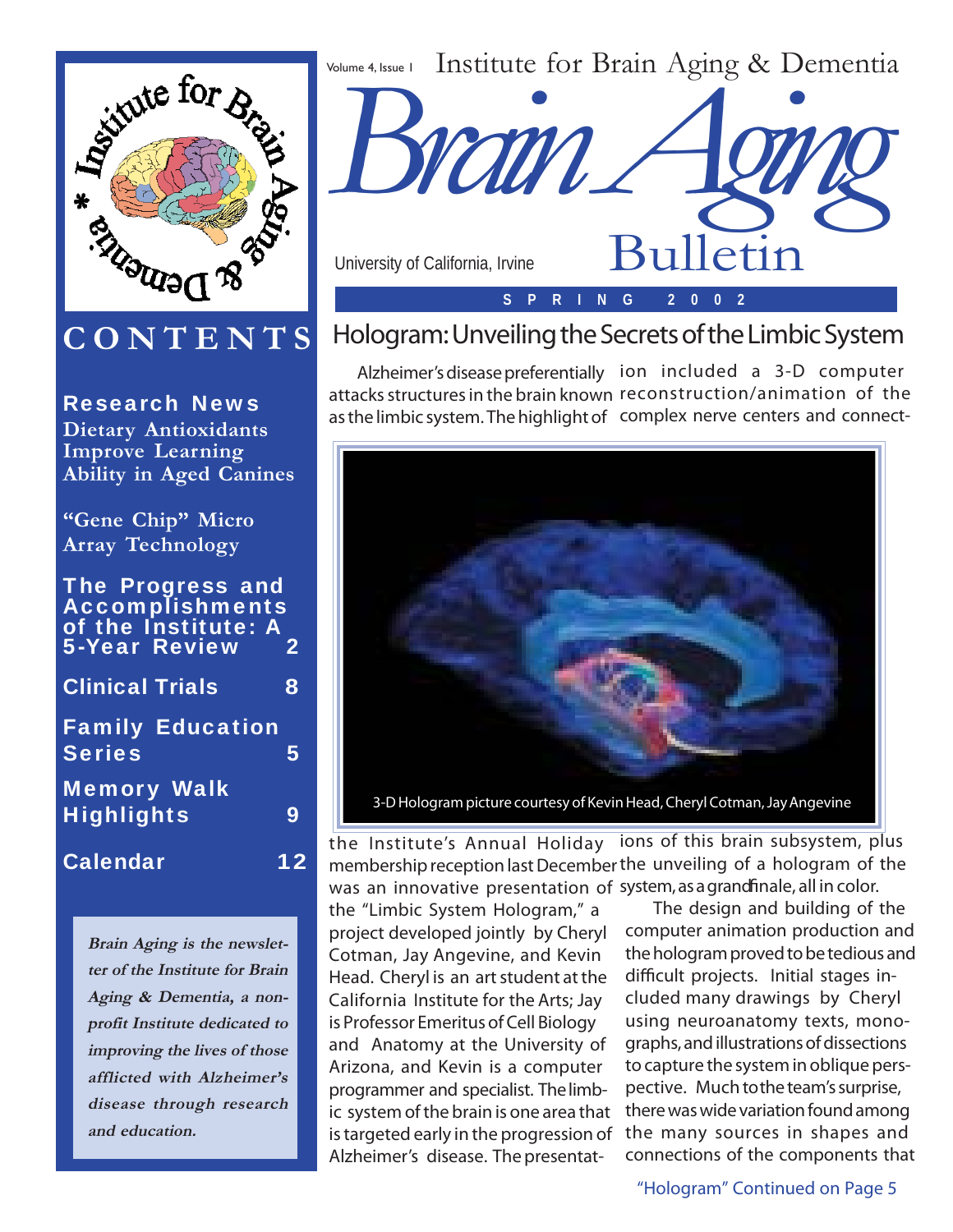## **UCI Institute for Brain Aging & Dementia**

## **The Progress and Accomplishments of the Institute: A 5-Year Review**

The Institute for Brain Aging and Dementia was established, after competitive review, in March of 1995 as an Organized Research Unit (ORU) within the University of California system. The goal of the Institute for Brain Aging and Dementia is to discover the principles for aging successfully and improving cognitive and behavioral functions for those with functional loss. This task requires a multi-disciplinary research approach. The Institute, directed by Dr. Carl Cotman, seeks to facilitate the efforts of faculty and students in brain aging research through the creation and support of common facilities, development of joint grants and scholarly group interactions. This designation as an ORU requires that the Institute undergo a comprehensive review by external peers every five years. Thus, the Institute underwent the required external review process in early June of 2001.

The review team was comprised of three esteemed colleagues from outside of the university and three inside reviewers who were external to the Institute. Two days were devoted to a detailed agenda, in which the reviewers met sequentially with small groups within the Institute, from undergraduate and graduate students to basic scientists and clinicians, from staff to faculty. The outcome of the review was an overwhelming success, and the Institute was awarded five more years of support from the University of California. Notable comments from the reviewers include:

• The Institute has expanded and continues to stay at the forefront of research in aging and dementia.

• Clinical research is in a growth phase with the Institute, which is

poised to make other important contributions in clinical care of the aged.

• Overall research quality is outstanding, with international visibility.

• The Institute's intellectual milieu is one in which clinicians and scientists complement one another to create synergistic investigations.

• The Institute has an outstanding funding record that largely is reflective of its ability to enhance collaborative interactions, and to identify and capitalize on new opportunities.

In response to the detailed and considerate review by the outside reviewers, the university has given another five years of support to the Institute, added an additional administrative support position, and has applauded the work of the Institute.

**Specialized Educational**



**When?** Meetings are held the first Wednesday of each month from 9:30am-11:30am

**Where?** Meetings are held in the 1st floor conference room of the Gillespie Neuroscience Research Facility on the UCI Campus.

*Co-Facilitators are Lynne Conger of the Alzheimer's Association and Shirley Sriyordsa of the UCI Institute for Brain Aging & Dementia. For more information about the group, please call (949) 824-8135*

### **Alzheimer's Disease Research Center of California**

at the UCI Institute for Brain Aging & Dementia 1100 Gottschalk Medical Plaza Irvine, CA 92697-4285 website: www.alz.uci.edu *For information and appointments please call: (949) 824-2382*

### **Carl W. Cotman, Ph.D.**

Program Director

**Ruth Mulnard, R.N., D.N.Sc.** *Associate Director of Administration* **Claudia Kawas, M.D.** *Associate Director of Clinical Science* **Arnold Starr, M.D.** *Chief Neurologist* **Gaby Thai, M.D.** *Neurologist* **Greg Whitman, M.D.** *Neurologist* **John Ringman, M.D.** *Neurologist* **Malcolm B. Dick, Ph.D.** *Neuropsychologist* **Patrick Kesslak, Ph.D.** *Neuropsychologist* **Cordula Dick-Muehlke, Ph.D.** *Clinical Psychologist* **Shirley Sriyordsa** *Education Coordinator* **Switaya Ken Krisnasmit** *Patient Care Coordinator* **Rosa Goette** *Program Assistant* **Catherine Ortiz, R.N., M.S.N., G.N.P.** *Clinical Trials Coordinator* **Hyunmie Kim, R.N., M.S.N., G.N.P.** *Nurse Practitioner* **Karen Shore, R.N.,M.S.N., A.N.P.** *Clinical Coordinator* **Allison Gay**

*Research Associate*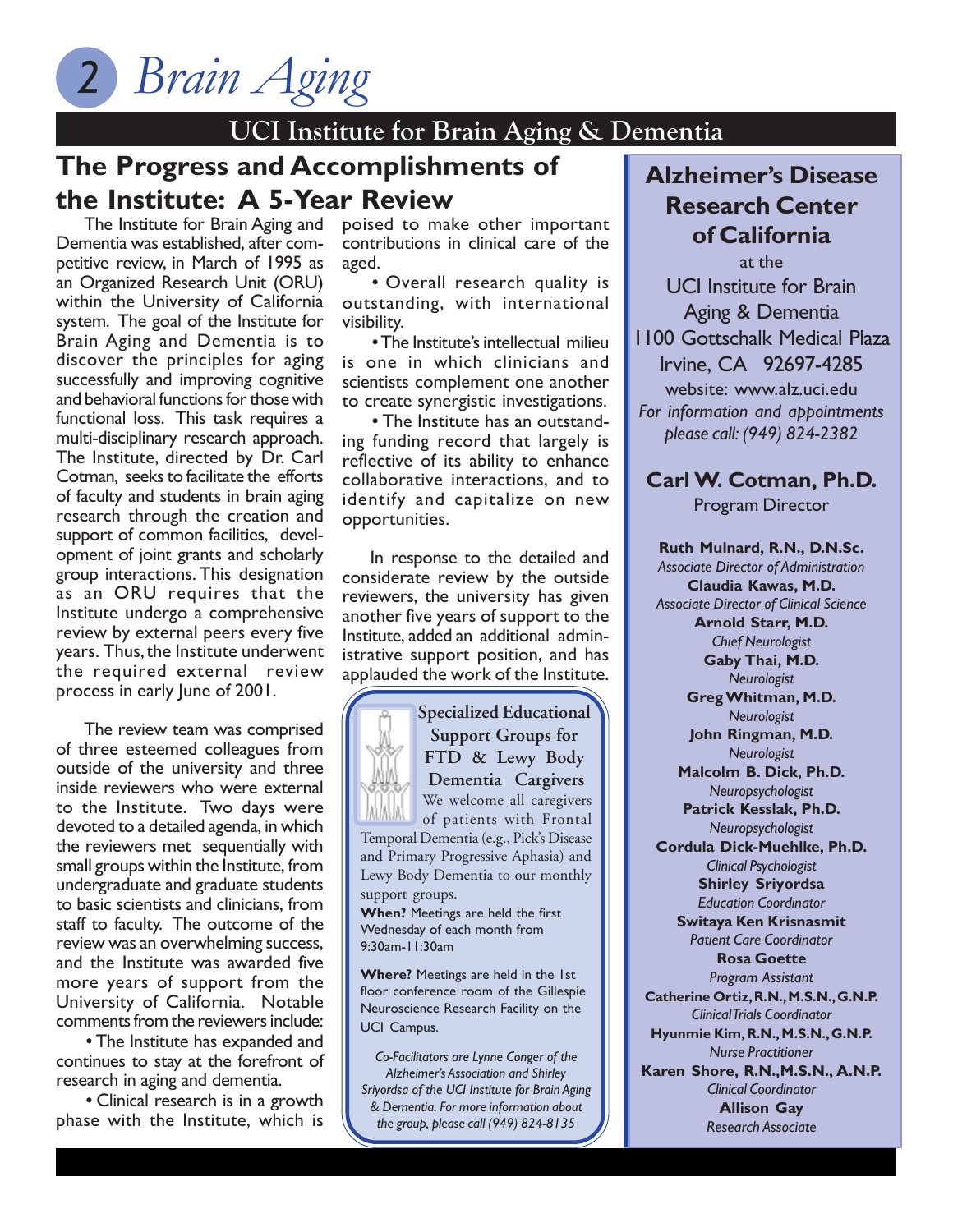*Brain Aging*

# *3*

### **UCI Institute for Brain Aging & Dementia**

## **New Research Project: The 90-Plus Study**



For centuries, explorers have been searching for the fountain of youth. Today, researchers are seeking the keys to "successful aging" and studying the cognitive and brain characteristics that are associated with healthy aging. People over the age of 90 are the fast-

est growing segment of the population. Studies are being conducted to obtain information to ensure quality, and not just quantity of life for people as they age. A new project for the Institute for Brain Aging and Dementia at the University of California, Irvine is a study of the oldest old. UCI will be recruiting individuals 90 years of age and over into the 90-Plus Study. The 90-Plus Study will examine the relationship between cognitive abilities, or thinking skills, and brain tissue in people over 90 years of age. Researchers will be examining lifestyle, health, and genes of those who participate. Volunteers for this study will have visits scheduled at the new Clinic for Aging Research & Education, directed by Claudia Kawas, M.D., located in the heart of Laguna Woods at the new Town Centre complex. Arrangements can be made for some frail individuals to be seen in their homes. People over the age of 90 or their family members who are interested in learning more about the 90-Plus Study should call the Clinic for Aging Research and Education.

**University of California, Irvine Institute for Brain Aging and Dementia**

**C**linic for **A**ging **R**esearch & **E**ducation

**23461 El Toro Road, Ste. 150 Laguna Woods, CA 92653 (949) 824-9121 email: clinicalresearch @alz.uci.edu**



**Disease Research Conference Alzheimer's Disease: New Approaches to the Cure**

**May 10, 2002**

### **Topics will Include:**

• The Role of Stem Cells in Neurodegeneration **Disorders** 

• Neuronuclear Imaging of Early Alzheimer's Related Changes in the Human Brain

• Clinical Trial Update: What's on the Horizon?

- Mental and Physical Activity and Alzheimer's Risk
- Optimizing Brain Function with Age
- Gene Therapy for Alzheimer's Disease

### **Featured Speakers:**

James Fallon, Ph.D. • Daniel Silverman, M.D., Ph.D. • Leon Thal, M.D. • Robert Friedland, M.D. • Claudia Kawas, M.D. • Carl Cotman, Ph.D. • Mark Tuszynski, M.D., Ph.D.

### **Hosted by:**

**UCI Institute for Brain Aging and**

**The Alzheimer's Association** EIMER'S® **of Orange County**

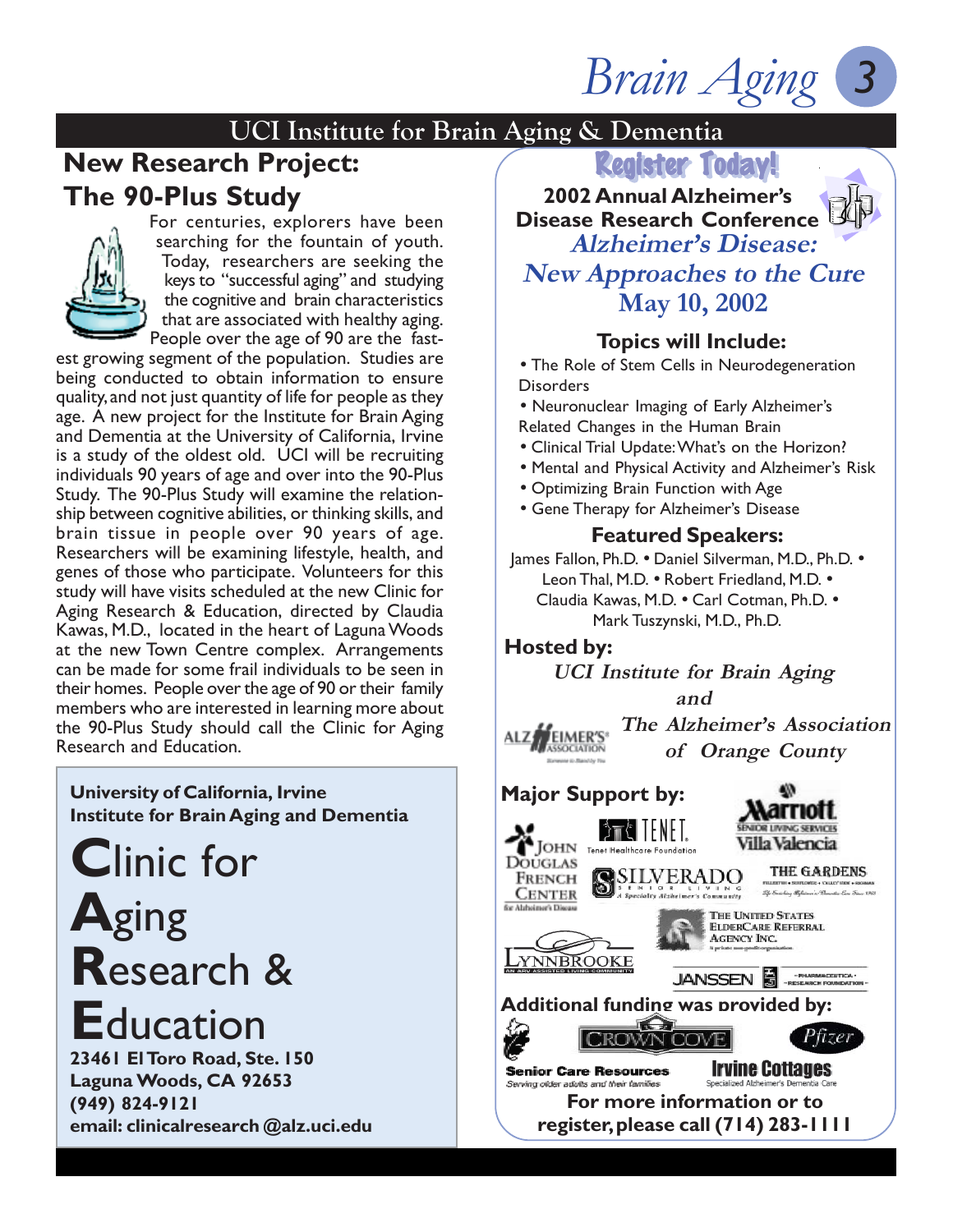

# Gene Chip Micro Array Technology

Victoria Perreau, Liqi Tong, Hong Shen, Anna Parachikova and Carl Cotman

### **What is a DNA Micro Array?**

Modern technology now allows scientists to examine all the genes in the brain in a single experiment. This dramatically changes how researchers can search for genes, which may be important in disease processes. The technique that allows scientists to make a fingerprint of all the brain's genes is called a DNA Micro Array. A DNA micro array is a miniature array of DNA sequences bound to a matrix, usually glass. Each DNA sequence corresponds to a fragment of a single gene and many thousands of these spots can be arrayed in an area the size of a postage stamp.



### **What is RNA?**

Almost every cell in an organism has a nucleus containing the DNA encoding a copy of every gene in the genome. The specific genes expressed in a cell determines what cell type it will be and how it will function. When genes are expressed they are transcribed into RNA in the nucleus. The RNA is then transported out of the nucleus and translated into proteins.

### **How is a DNA micro array used to determine gene expression?**

RNA is extracted from cells or tissue of interest and labeled with a fluorescent dye. This labeled sample is applied to the Micro Array and the RNA reacts with its corresponding DNA printed on the array and becomes bound to it. Unreacted labeled sample is washed off and the array is read with a scanning laser and highspeed fluorescent detectors. Where labeled RNA has bound to the array, light is emitted. The intensity of each spot is quantified and its location determined, thus identifying which corresponding gene fragment reacted with the labeled RNA. Only those genes, which were expressed in the tissue sample, will react with the labeled RNA. Thousands of genes can be represented on each Micro Array, so expression data for thousands of genes can be collected in a single experiment. Computer programs are utilized to 'mine' the data to identify patterns in gene expression that may be important for disease processes or in improving health. A sample of a Micro Array showing the gene expression pattern of the brain is shown in figure 1. Each spot corresponds to a single gene, and the ones that are expressed in the sample are shown in red.

### **How is the Institute using Micro Arrays to understand aging and disease?**

The Human Genome project has identified that there are approximately 30,000 genes in the human genome. However the function of only a few of these is currently known. Conventionally, to identify gene expression changes in disease states, single genes were analyzed one at a time, and these genes were chosen from their known properties. Unknown genes with importance in disease are rarely identified using conventional techniques. DNA micro array technology allows the expression patterns of thousands of genes with unknown function to be examined. It's like looking for a needle in a haystack with thousands of large magnets!

*"Gene Chip" Continued on Page 8*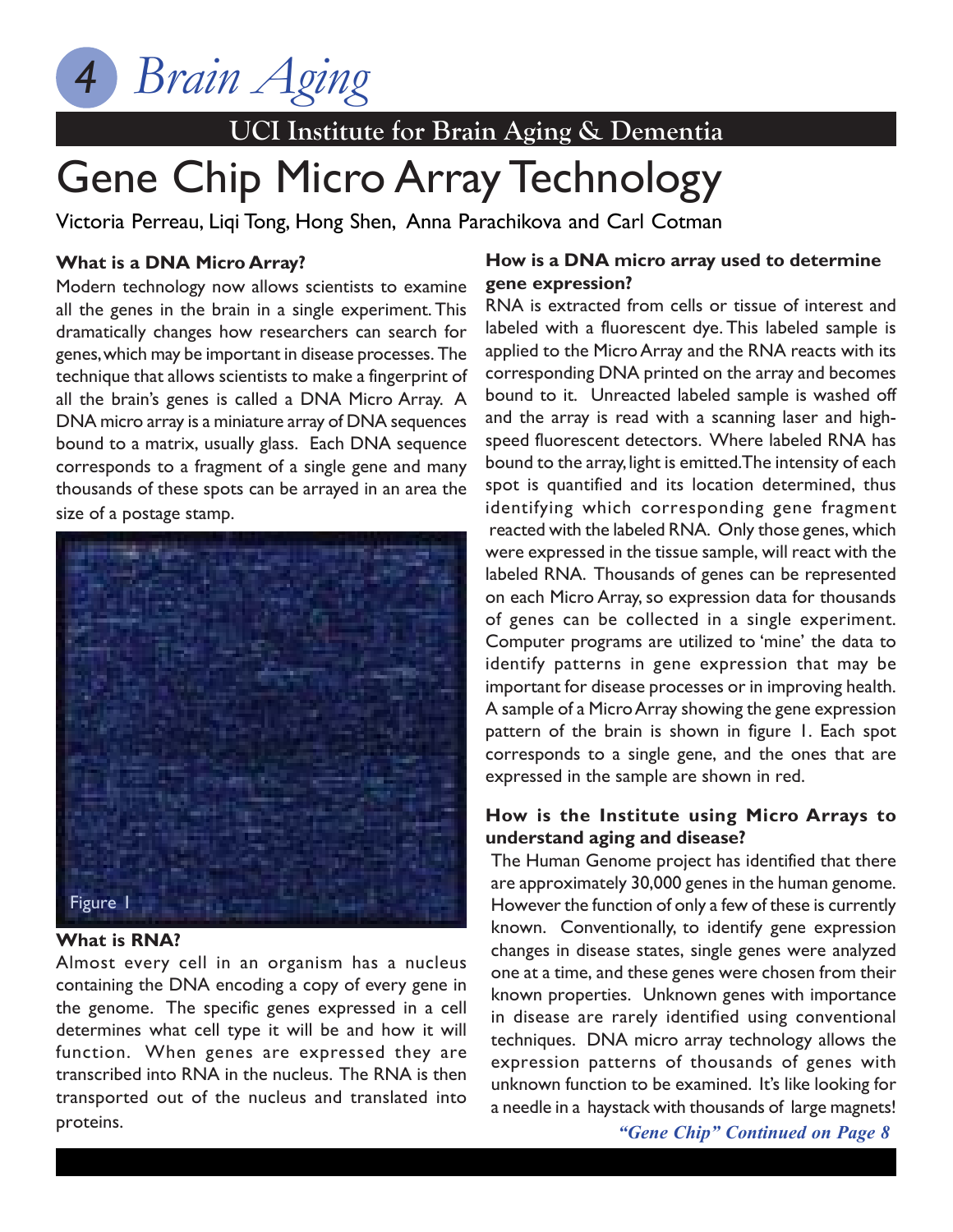*Brain Aging 5*

### *"Hologram" Continued from Page 1*

comprise the limbic system - in fact, no two sources were alike. At one point, the designers even built a model with lumps of clay for the centers, pipe cleaners for the connections, and picture frame wire and brads for support. Following this, Cheryl and Jay resorted to material prepared by 19th century methods: thin slices (35 microns) of the entire brain, cut and stored in order, stained to show its major tracts and thereby the size and shape of its every part. Some 2000 of these sections were studied. Using high-resolution color photographs of them and tracing paper, Jay traced and color-coded each connection and center of the system in 120 sections, 70 of which were used in the final product.

When Kevin added his skills in computer-generated technologies to the art and science skills of Cheryl and Jay, the team was complete! Using Surfdriver and 3-D Studio Max, he digitized Jay's tracings to accurately reconstruct the system. This work is also taxing: pencil tracings are made with smooth continuous lines, but digitizing involves separate entry of points along those lines. Surprising departures from accepted shapes of structures, as well as finer details, turned up. Cheryl and Kevin took these in stride, but Jay's deep-seated anatomical prejudices had to be unseated, with the advice "What you see now is the way it really is!"

Near the end of the presentation, the model was set in motion, allowing the 200 people present to view the circuitry of this mysterious system tumbling in space and to ponder its roles in many of our everyday global functions: learning, spatial memory, emotion, sexual behavior; its malfunctions in neurological and psychiatric diseases: depression, bipolar disorder, schizophrenia, and Alzheimer's disease. Further advancement of the computer animation demonstrated the standard progression of Alzheimer's disease.

The team — artist, anatomist, computer specialist hopes that their work provides a template, a new kind of map, for charting functional circuits and disease patterns in the brain and a model of how a multi-disciplinary approach is well suited to the study of the hypercomplex problems the brain presents.

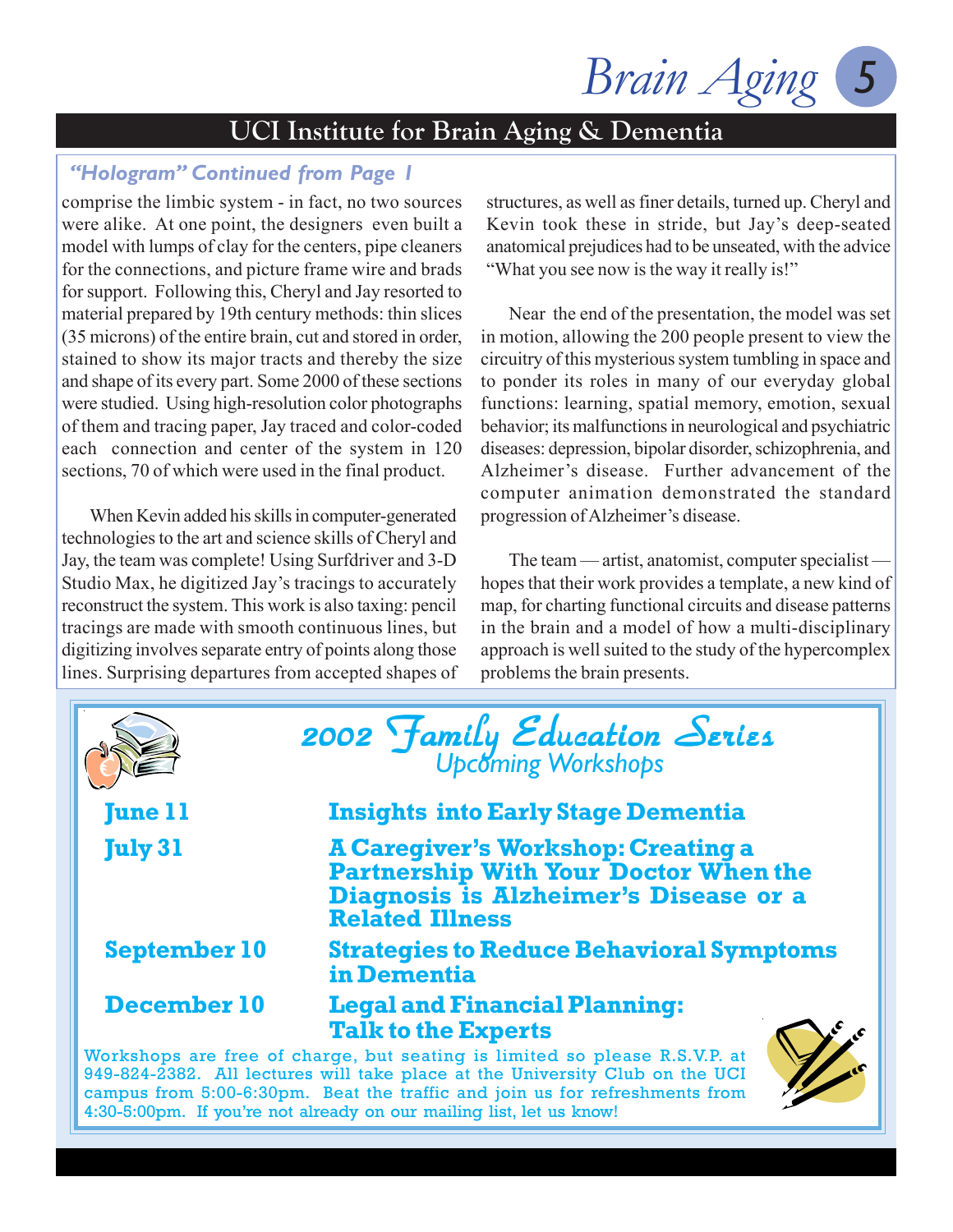## **UCI Institute for Brain Aging & Dementia**

# **Dietary Antioxidants Improve Learning Ability in Canines**

**E. Head, N.W. Milgram, B.A. Muggenburg, S.C. Zicker and C.W. Cotman**

Institute for Brain Aging & Dementia, UCI; Division of Life Sciences,University of Toronto, Canada; Lovelace Respiratory Research Institute, Albuquerque, NM; Science & Technology Center, Hill's Pet Nutrition, Inc. Topeka, KS.

The use of antioxidants, such as Vitamins E and C, is associated with a reduced risk for developing Alzheimer's disease in epidemiological studies. However, the number of clinical studies determining whether antioxidants improve cognitive function in patients with Alzheimer's disease is quite limited. More information is available from studies in aged rats in which providing animals with blueberry and/or strawberry extracts can improve learning ability. We hypothesized that this nutritional strategy of enriching diet may lead to significant improvements in cognitive function in aged dogs.

#### **Why study aged dogs?**

Aged dogs naturally develop senile plaques in the brain that are similar to those seen in the human brain during



normal aging and in mild Alzheimer's disease. In addition, some aged dogs can learn and remember as well as young dogs (successful aging), whereas others develop severe cognitive impairments (pathological aging). Thus, identifying interventions

that improve cognition in aged dogs may be helpful for designing future clinical trials to prevent or reduce cognitive dysfunction in Alzheimer's disease.

### **How are we conducting the study?**

To evaluate whether antioxidants may be a promising intervention for reducing cognitive impairments, we have been studying a group of 48 aged dogs and 17 young dogs for a period of 3 years. Animals have been placed into 1 of 4 treatment groups:

\* No intervention to serve as age-matched controls (CTL-normal senior canine diet)

\* Antioxidant enriched diet (senior canine diet enriched with vitamins E and C, alpha-lipoic acid, l-carnitine, and fruits and vegetables)(AOX)

The antioxidant diet was developed in collaboration with Hill's Pet Nutrition. Every year, the learning ability

of our animals is re-tested with dogs being rewarded with food when making the correct response.

#### **Aged dogs receiving the antioxidant diet show cognitive improvements**

The dogs receiving the antioxidant diet are showing significant improvements in learning ability. On one task, called landmark discrimination, we show dogs two identical objects (red wooden blocks) with a "landmark"(yellow wooden cylinder) indicating where

the food reward is hidden. The dogs must learn to look for the landmark and decide which of the two identical objects is closest to the landmark object in order to find the food reward, see Figure 1.



Aged dogs on the antioxidant diet make fewer errors, approximately a 43% improvement, during learning, refer to figure 2.



Figure 2



On a second problem, called oddity discrimination, dogs are shown three objects. Two of these objects are identical and the third is different. The correct answer is to pick the object that is "different.", refer to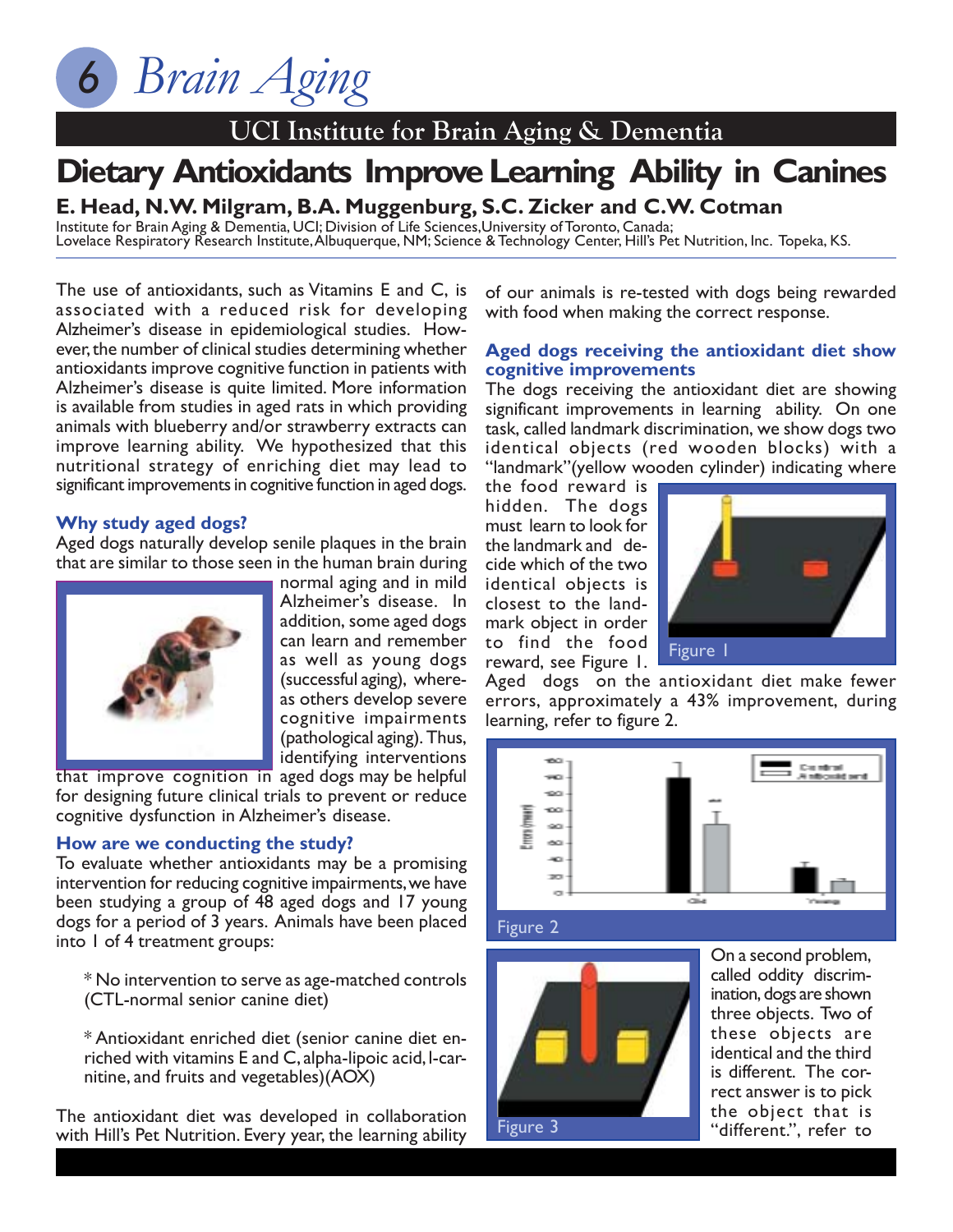### **UCI Institute for Brain Aging & Dementia**

Figure 3. We can make the problem more difficult by choosing objects that look more and more similar. Animals being fed the antioxidant diet show between 31-58% improvements in error scores when solving these problems when compared to animals receiving the normal diet, refer to figure 4.



#### **Why are these results new and interesting?**

This is the first report of a dietary intervention showing dramatic improvements in cognitive function in a higher mammal. Most studies to date have been in rodent models and there is good evidence to suggest that the way rodents metabolize nutrients is significantly different from how we as humans, derive nutrients from our diet. On the other hand, dogs have very similar nutritional requirements and metabolize food in a consistent manner with humans. Thus, finding such unexpectedly large cognitive improvements with a relatively simple treatment is very exciting and can be more directly translated to the clinic than studies conducted in rodents. It is also exciting to note that this same diet is now commercially available through your veterinarian for management of behavioral problems in elderly pet dogs (Hill's Prescription Diet Canine b/d, Hill's Pet Nutrition, Inc.). Thus, these studies have proven beneficial both for our companion animals and in the future, we hope, for patients with Alzheimer's disease.

### **What is the next step in our research?**

We have one more year of the study to complete and are currently analyzing the results of our magnetic resonance imaging (MRI) scans that are being conducted by Dr. Lydia Su at the Department of Radiology here at UCI. We have included MRI scans because they provide a noninvasive method to monitor the effects of the diet on brain function. We anticipate that these results will be available in the near future. In addition, another part of the experimental design in the current study was to include an environmental enrichment condition where animals are given additional physical exercise and problem solving experience. The results of this phase of the study will also be completed in the near future.

## New Staff at the Institute



Rosa Goette and Ken Krisnasmit

Recently, the Institute for Brain Aging and Dementia has had two new additions in the front office of the Alzheimer's Clinic at the Gottschalk Medical Plaza. Some of you may have already had the opportunity to meet or talk to our newest staff members, Rosa Goette and Switaya "Ken" Krisnasmit.

Many of you may recognize Rosa as a familiar face from the Gottschalk Medical Plaza. As the new Program Assistant at the clinic, you may hear her friendly voice on the phones helping to schedule appointments.

Ken, who is a graduate from UCI, is the new patient care coordinator with the Alzheimer's Clinic and is actively involved with patients and families going through the assessment process.

**For more information on the program or to make an appointment at the UCI Alzheimer's Clinic call (949) 824-2382.**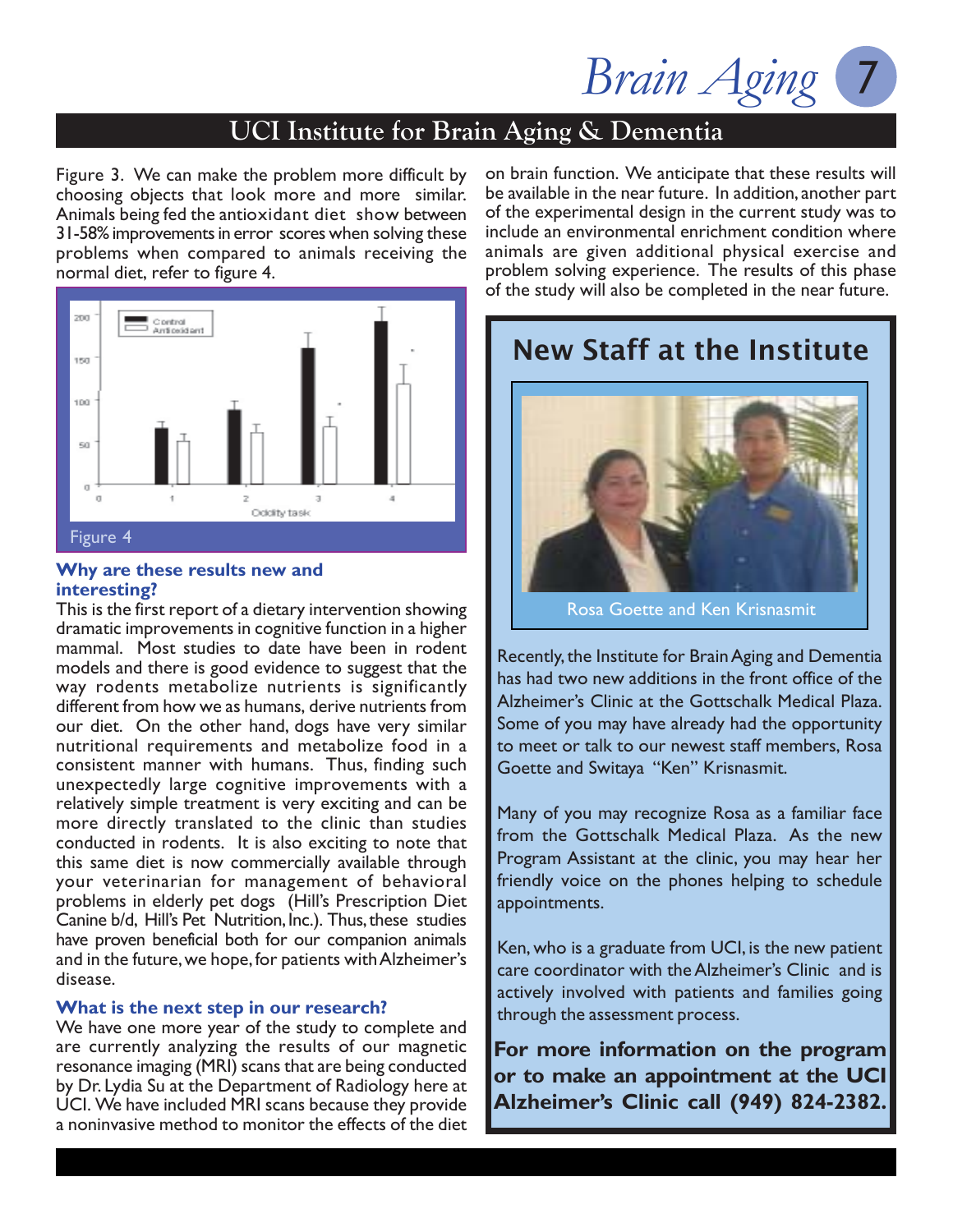## **UCI Institute for Brain Aging & Dementia**

## **Clinical Trials Update**

Institute for Brain Aging and Dementia University of California, Irvine Current Clinical Trials Options

### **Estrogen Prevention Study**

• Double-blind 4-year study of estrogen to evaluate for prevention of dementia

• For normal women only who are  $\geq 65$ 

years old with a family history of dementia • Cannot be currently taking hormone therapy

### **Prevention Instrument Study**

•Paper and pencil instrument study to help us develop new tests for future dementia prevention trials; not a treatment study

• For normal men and women  $\geq$  75 years old

• A small fee is paid at each visit for participation in this study



**For more information on clinical trials at the center, send us an email or contact the clinical trial staff.**

### *"Gene Chip" Continued from Page 4*

The Institute is devoted to understanding disease and aging processes in the brain and we have been utilizing this technology to identify new genes of interest. Utilizing tissue from the Repository we are investigating the differences in gene expression patterns in the brains of Alzheimer's disease patients at different stages compared with healthy aged brain donors. We hope to generate a more complete map of the disease process and identify novel genes involved in the early stages of the disease, which may suggest new treatment directions.

There is increasing evidence that physical activity benefits cognitive function and this is another important research project in the lab. Rats and mice are used to investigate the effects of exercise on gene **Depression and Alzheimer's Disease**

• Follow-up study for individuals with Alzheimer's disease with and without depression; not a treatment study

• For men and women who have Alzheimer's disease

• A small fee is paid at each visit for participation in this study

• This study will begin in May of 2002

### **Antioxidant Toxicity Study**

- Double-blind 6-month study of three different antioxidants in combination
- For normal men and women  $>$  75 years old
- This study will begin in May of 2002

### **Ampakine Treatment Study**

• Double-blind 14-week study of a new compound (ampakine) that may inhance memory

- For men and women  $\geq 60$  years old, who have a mild cognitive impairment
- This study will begin in May of 2002

### **Email: clinicaltrials@alz.uci.edu Phone: Catherine Ortiz at (949) 824-8726 or Hyunmie Kim at (949) 824-8136.**

expression in the brain. Animals, housed with running wheels in their cages, voluntarily run about eight miles each night. We have shown voluntary exercise in rats modulates the expression of many different



Artwork by Cheryl Cotman

types of genes in the hippocampus (Tong, et al 2001), including those involved in plasticity. We are currently researching the effects of exercise in aged mice.

### *For further information you can visit:*

The Human Genome project http://www.ornl.gov/hgmis/project/about.html

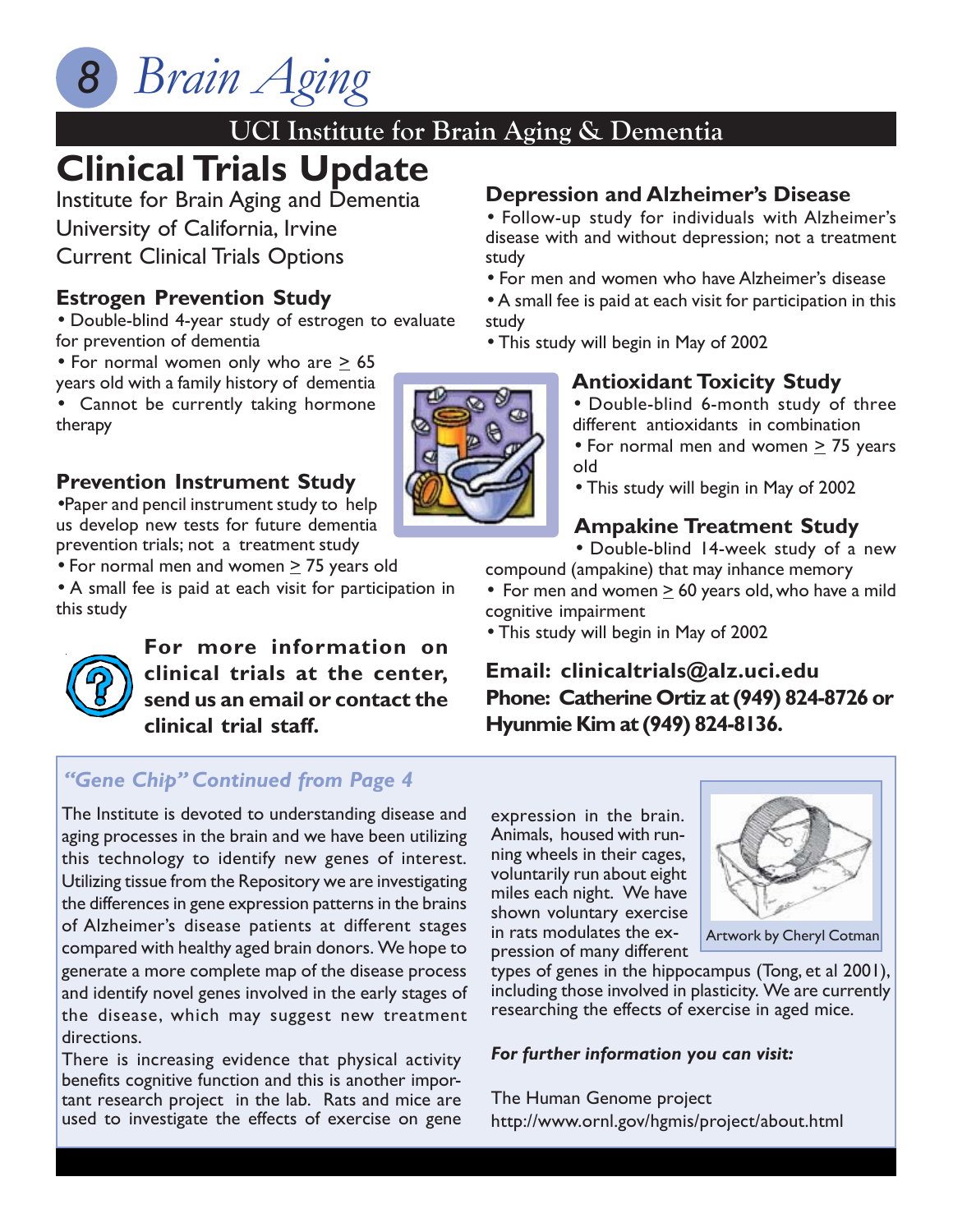*Brain Aging 9*

## **Unity in the midst of Tragedy: 2001 Memory Walk**

**Despite the challenges the nation faced on 9/11, Orange County showed unity in the fight against Alzheimer's Disease**



*"Proud in Purple," the UCI Memory Walk Team recruited over 420 walkers!*

After the nation was struck by tragedy on September 11, 2001 Orange County demonstrated unity in raising awareness and funds for the Alzheimer's Association of Orange County at the 2001 Memory Walk. The Orange County Memory Walk attracted the largest number of



walkers in the nation and raised nearly half a million dollars. A special thank you goes out to the hundreds of walkers and "forgetme-nots" who participated in the UCI Memory

Walk Team 2001! For the 6th consecutive year, the UCI Team was awarded 1st place for the "Largest Team" and received 2nd place for raising the most donations as a non-profit organization. Co-Captains Shirley

Sriyordsa (UCI Institute forBrain Aging), Elizabeth Eastin (Alzheimer's Association of O.C.), Dr. Diane Edwards (Professor at the Saddleback College Emeritus Institute), and Milly Polash (resident of LagunaWoods) recruited over 420 walkers and raised over \$10,000 in funds that will aid families through the local Alzheimer's Association.

**Save the Date! Join us for the** *2002 Memory Walk* **October 5, 2002 at the Irvine Spectrum. To receive information about the walk or joining the UCI team, call (949) 824-2382.**

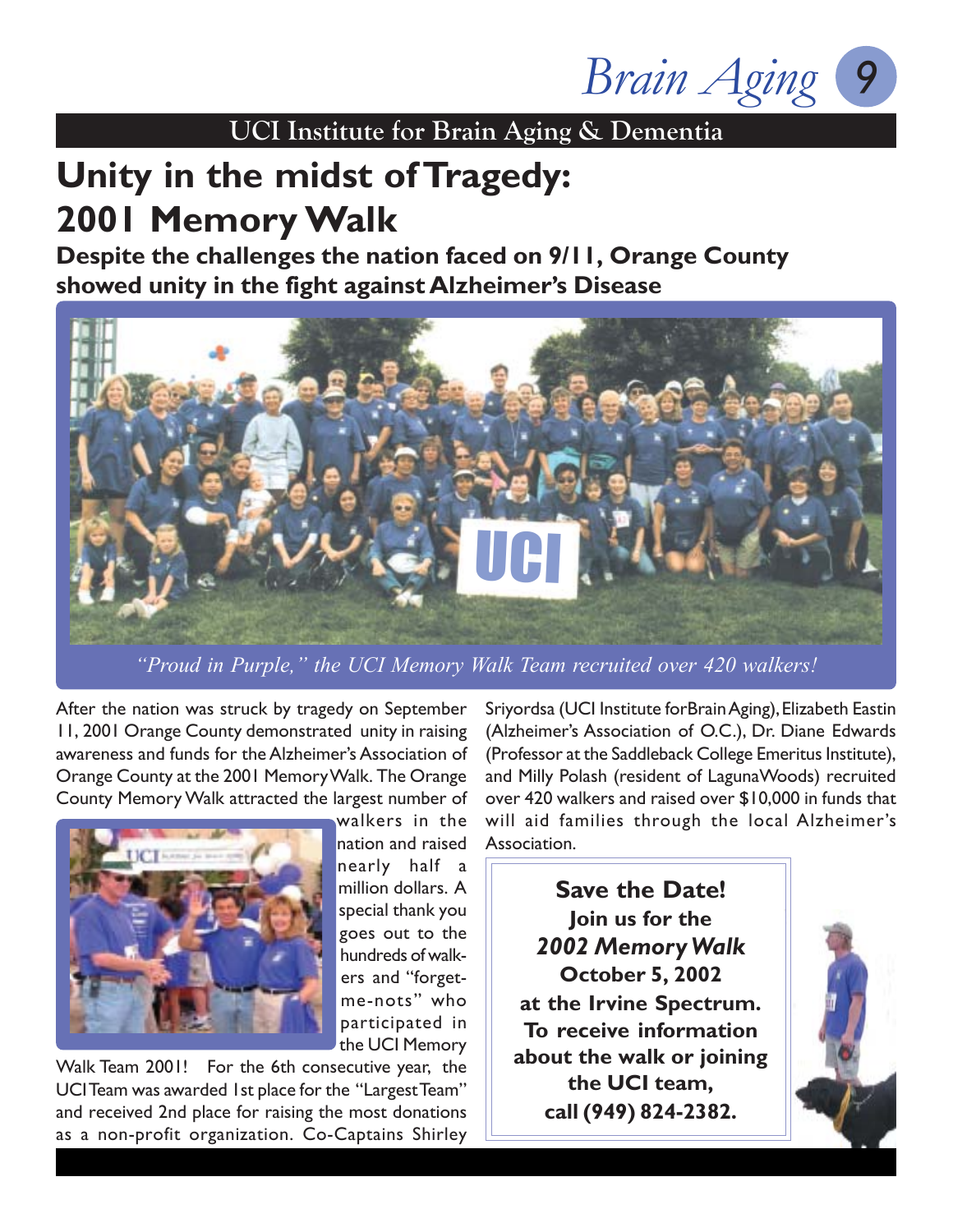

# **DONORS**

Community Foundation of the Jewish Federation of Orange County (Thomas & Joyce Tucker) Jean & Silvia Bertchtold Rolando Bhaga Jilda T. Boykin Robert & Myrtle Carter Cynthia Grimes Ruth F. Parker PipeVine Inc. Silvia & Frederick Reines Anibal E. & Elizabeth L. Scheinker Ruth F. Wolstoncroft

#### **In Memory of:**

*In Memory of Clayton Foster, Sr.* Taleb C. Jenkins Renata L. Tervalon

*In Memory of Loretta Filardi O'Neill* Employee Matters Client Services Team

*In Memory of Tonia Palmquist* Glenola M. Hayward Mr. & Mrs. William A. Hoadley

*In Memory of Jane McDougall* Andrew S. & Barbara E. Gilcrest Judith A. Vander Lans

*In Memory of Ruth Cohen* Reuben & Selma Agran

*In Memory of Sally Rein* Eleanor S. Palermo

*In Memory of Jack W. Roberts* Mickey Roberts

#### *In Memory of John W. Blamer*

Linda & Dwight Baumann Stanley & Esther Cramer Charles P. & Dorothy M. Downer Virginia Lee Foster Grace A. Kayser Mr. & Mrs. Robert W. Kayser Mr. & Mrs. Michael Rojek

*In Memory of John W. Blamer, Cont. In Memory of John W. Blamer, Cont.* Virian Sturdevant Trust

#### *In Memory of Patricia J. Bodine*

Joan H. Bel Alfred P. Davis Bobby J. & Patricia Harrell Richard B. & Dorothy J. Harvey Van Howbert Robert K. & Barbara B. Hudson Laurel G. Johnson George Y. & Margaret A. King W.L. & Dorris A. Reimers Barbara S. Young

*In Memory of Madelaine Holkisvick* Doris Van Culin

*In Memory of John R. Feehan* Dorothy A. Feehan

*In Memory of Edward N. Stuebing* Maple Heights Board of Education and Administrative Staff

*In Memory of Albert L. Nichols, M.D.* John & Mary Ruth Alberti Kurt Bloch, M.D., Leo H. Bendit Charitable Fdn. Trust John B. & Mary K. Carrington William S. & Kathleen Cartwright Carl & Ann Cotman Delbert & Beverly Fisher Barbara Fleck Lynn & Doug Freeman Shirley M. Fresh Sidney & Judith Golub Michael & Eleanor Gordon Michael & Karol Gottfredson Charles & Carlene Haggerty Walter B. & Darlene A. Gerken Chroma Vision & Douglas H. Harrington Kenneth R. & Lydia Wang Himes Roger W. & Janice M. Johnson Claudia Kawas, M.D. Rajia Khalil, Suhail Khalil, Fadia Middlebrook KOCE-TV Foundation Maddalena C. & Alfred Lanzoni, Jr. Carol & Greg Lindstrom Michael L. & Nancy Meyer

*In Memory of Al L. Nichols, M.D., Cont* Moiso Living Trust James R. & Irene Moore Maria I. New, M.D. Terry A. & David Perry Betty Jo & Abe C. Ravitz Margaret Roosevelt Eugene W. & Jean S. Seitz Sue A. Sheffield Ronald M. Simon John R. Stahr Margaret Helen Steber Ralph & Suzanne Stern Thomas C. & Marilyn P. Sutton Frank & Cheri Taylor Thomas E. & Joyce Tucker Marvin & Helen Walker Jon & Susan Wampler Beverly White Ralph & Carol Wright Joe Zanin, Joe Zanin Construction

### *In Memory of William N. Drewry, Jr.*

Mary Louise Drewry

#### **In Honor of:**

*In Honor of Joyce Tucker* Jo & Bernie Arenson Helen M. &James L. Harwell

### *Make a Contribution, and Make a and Help Make a Difference a Difference*

*1.) Checks should be made payable to: UCI Foundation and in the Memo section please write: Alzheimer's Research*

*2.) If the donation is being made in memory/honor of someone, please include a note with information as to where the acknowledgements should be sent to.*

*3.) Please mail the donations to: Institute for Brain Aging & Dementia 1113 Gillespie Neuroscience Research Facility Irvine, CA 92697-4540*

To make a donation to the UCI Institute for Brain Aging, log on to: http://www.alz.uci.edu/donate.html or call (949) 824-8135.